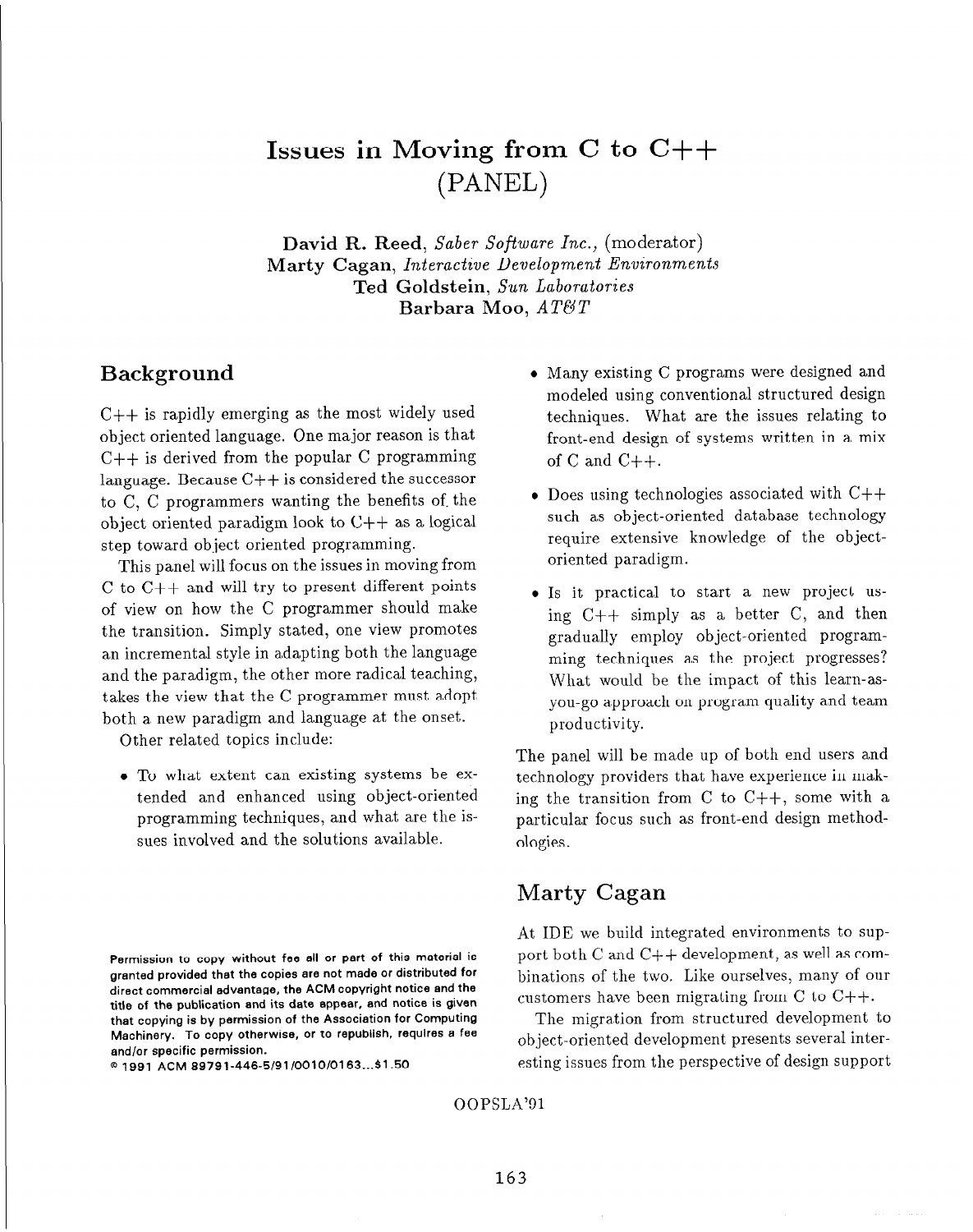environments. A long-standing limitation of structured development has been the gap between the various levels of specification and implementation. Object-oriented development holds the promise of reducing this gap by providing a smooth transformation between specification and implementation.

The question then arises as to the best way for an organization to move from a structured development process to an object-oriented one. At this panel we will discuss experiences of groups that have moved to object-oriented design and implementation, but have remained with structured analysis, groups that have moved to objectoriented analysis methods yet remained with conventional structured design and implementation languages, and groups that have moved completely to object-oriented analysis, design and implementation.

## **Barbara Moo**

#### **The path to Object Oriented Happiness: Immediate or Gradual?**

My position is based on the experiences of AT&T  $R&D$  projects using  $C++$  and Object Oriented Programming over the past 5 years. The issues in moving to OOP are primarily learning curve issues: how to design and think about problems in a new way.

It is much harder to convince a skeptical development manager to try a new technology if they have to start off with a large investment before seeing any return.  $C++$  allows us to "learn while doing"; we can capitalize on the large investment we already have in C knowledge and gradually evolve systems and people to use the data abstraction and OOP facilities of the language to dramatically improve productivity. Our approach:

 $\bullet$  In the first release, keep it simple, using the "better  $C$ " facilities of  $C++$ . Senior members of the team define and implement a few central data abstractions that model the application for use by all on the project.

 $\bullet$  In subsequent releases more opportunities for class design will be clearer and opportunities for reuse and inheritance from the original classes will present themselves.

The first release gets staff comfortable with the language and with concentrating on the data and builds both a human and a code base for more aggressive application of the technology in later releases. Also, management confidence is increased since even the first release shows benefits from stronger type checking and modest reuse benefits.

This process has been successfully applied to projects ranging in size up to 70 developers. The benefits of the approach:

- $\bullet$  lower risk in taking in a new technology
- $\bullet$  training gets spread across a release rather than being concentrated up front
- $\bullet$  learning, we find, is more effective if coordinated with practice
- $\bullet$  gives time for local experts to evolve

The benefit of spreading out the learning costs is especially important when migrating larger projects to a new technology. We have had some successes with the direct leap approach as well. These tend to come on small (1 - 5 in staff size) projects without rigorous schedule constraints. These projects, because they are small, can learn as a group, and because they are not over constrained with deadlines can afford to change design as learning progresses. This is infeasible both for communication reasons and for schedule on larger projects.

# **Ted Goldstein**

Once upon a time, the "Software crisis" was the backlog in application development by the corporate MIS department. Structured programming and artificial intelligence was the solution proposed to solve this first software crisis. Complex systems such as user interfaces, databases, and network services have brought about a new crisis of